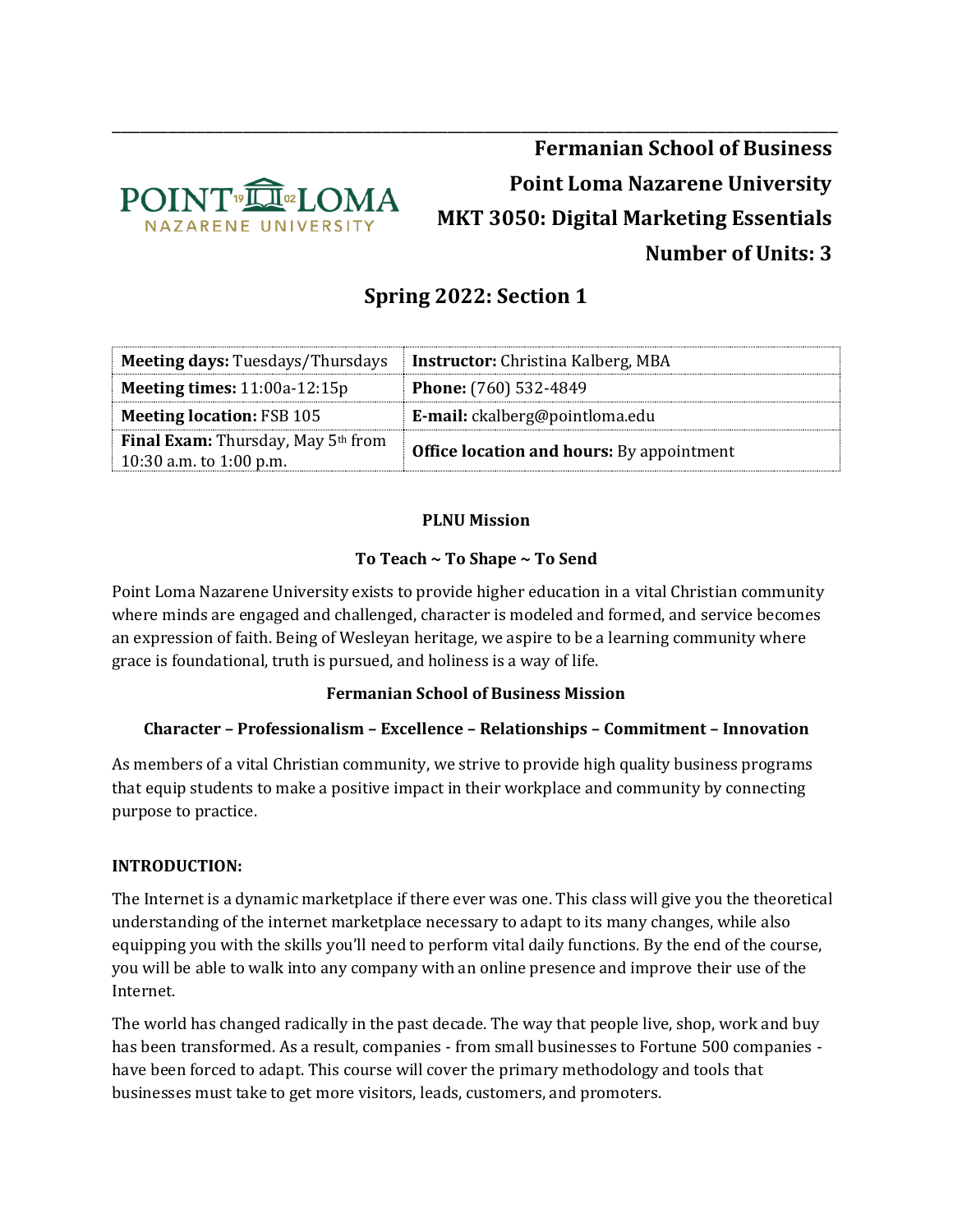This course uses free certifications, resources, exercises, and software to create a comprehensive approach to running and growing a business. It is a framework to prepare students to enter the world of digital and social media marketing as educated and informed professionals.

#### **A FEW WORDS ABOUT YOUR INSTRUCTOR:**

I am currently a full-time Assistant Professor of Marketing in the Fermanian School of Business. Before becoming a full-time Professor, I held the position of Executive Director for seven years at two local nonprofits, where my team and I raised nearly \$5M. For the past 17 years, I have been helping organizations grow their business and extend their brand awareness through strategic integrated B2B and B2C marketing, fundraising, public relations, public advocacy, public speaking, and leadership. I've raised over \$40M for local nonprofits using online and offline tactics such as sales, organic and paid advertising, email marketing, social media marketing, search engine marketing, search engine optimization, designing conversion-centered websites and landing pages.

As a senior-level executive, I have effectively integrated passion and in-depth skill into well-crafted strategic marketing, public relations, social media, and fundraising campaigns to directly fuel multimillion-dollar revenue growth. I am described by others as a foresighted change agent originating life-cycle business, ensuring implementation through effective integrated business and leadership skills as well as a decisive manager of multi-million-dollar budgets.

I graduated from Point Loma Nazarene University's M.B.A. program in 2010. As an alum, I appreciate all of the hard work that each student puts forth and will honor that as I serve you in the classroom.

I am a Christian who believes that integrity is the most important quality needed for someone to be successful in business and life. I also believe that we are all light in the workplace and that others should know we are different by our actions and behavior. Business life can be a platform to bring others to Christ. I also believe that serving others in all that we do can lead to one's own personal success in this life and that we all have the ability to extend grace and mercy to those around us.

## **COURSE DESCRIPTION**

A study of digital marketing theory, issues, strategies, practical uses and channels. Topics include the various digital elements of marketing variables, e-consumer behavior, website development design and implementation, analytics measurement, search engine marketing, mobile marketing and social media platforms to develop customer relationships.

#### **COURSE LEARNING OUTCOMES**

Upon successful completion of the course you are going to be able to:

1. Exhibit an understanding of digital marketing concepts, practices and issues relevant to marketers (PLO 1 & G1).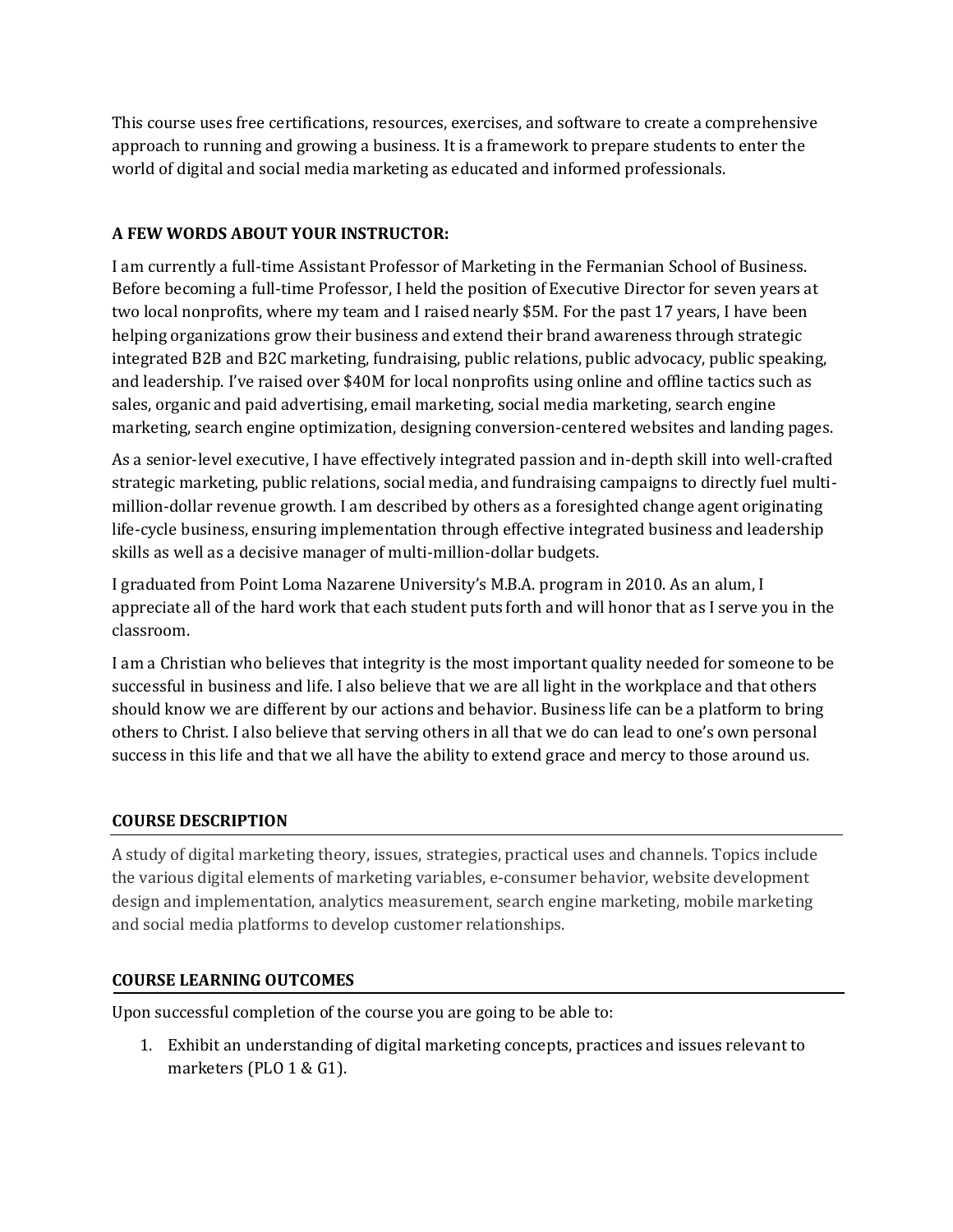- 2. Describe best practices in digital marketing channels and cite industry changes that affect businesses today (PLO 1 & G1).
- 3. Exhibit in-depth insight of Google measurement tools (PLO 1 & G1).
- 4. Determine the appropriate KPIs for digital and social media marketing (PLO 2 & G1).
- 5. Demonstrate expertise in customer relationship management (CRM) (PLO 2 & G1).

## **COURSE CREDIT HOUR INFORMATION**

In the interest of providing sufficient time to accomplish the stated Course Learning Outcomes, this class meets the PLNU credit hour policy for a 3-unit class delivered over 16 weeks. It is anticipated that students will spend a minimum of 37.5 participation hours per credit hour on their coursework. For this course, students will spend an estimated 130 total hours meeting the course learning outcomes. The time estimations are provided in the Canvas modules.

## **STATE AUTHORIZATION**

State authorization is a formal determination by a state that Point Loma Nazarene University is approved to conduct activities regulated by that state. In certain states outside California, Point Loma Nazarene University is not authorized to enroll online (distance education) students. If a student moves to another state after admission to the program and/or enrollment in an online course, continuation within the program and/or course will depend on whether Point Loma Nazarene University is authorized to offer distance education courses in that state. It is the student's responsibility to notify the institution of any change in his or her physical location. Refer to the map using the below link to view which states allow online (distance education) outside of California.

<https://www.pointloma.edu/offices/office-institutional-effectiveness-research/disclosures>

## **REQUIRED TEXTS AND RECOMMENDED STUDY RESOURCES**

- 1. Required Textbook: This course uses a digital textbook that can be accessed at [http://library.stukent.com.](http://library.stukent.com/) *Digital Marketing Essentials*. Go to <https://home.stukent.com/join/32C-FAB> to register for the online course and materials.
- 2. Required: Purchase functional WordPress website and domain name with blog, email and social media capabilities.
- 3. Required: Google Analytics for Beginners. Google Analytics for Beginners shows new users how to create an account, implement tracking code, and set up data filters. You'll learn how to navigate the Google Analytics interface and reports, and set up dashboards and shortcuts. The course will also demonstrate how to analyze basic Audience, Acquisition, and Behavior reports, and set up goals and campaign tracking. Go to <https://analytics.google.com/analytics/academy/course/6> to register for the online course. You will need to pass the certification exam to receive full credit.
- 4. Required: HubSpot Marketing Software Certification. Learn to host and optimize traffic to your website, nurture your contacts through tailored web and email content channels, and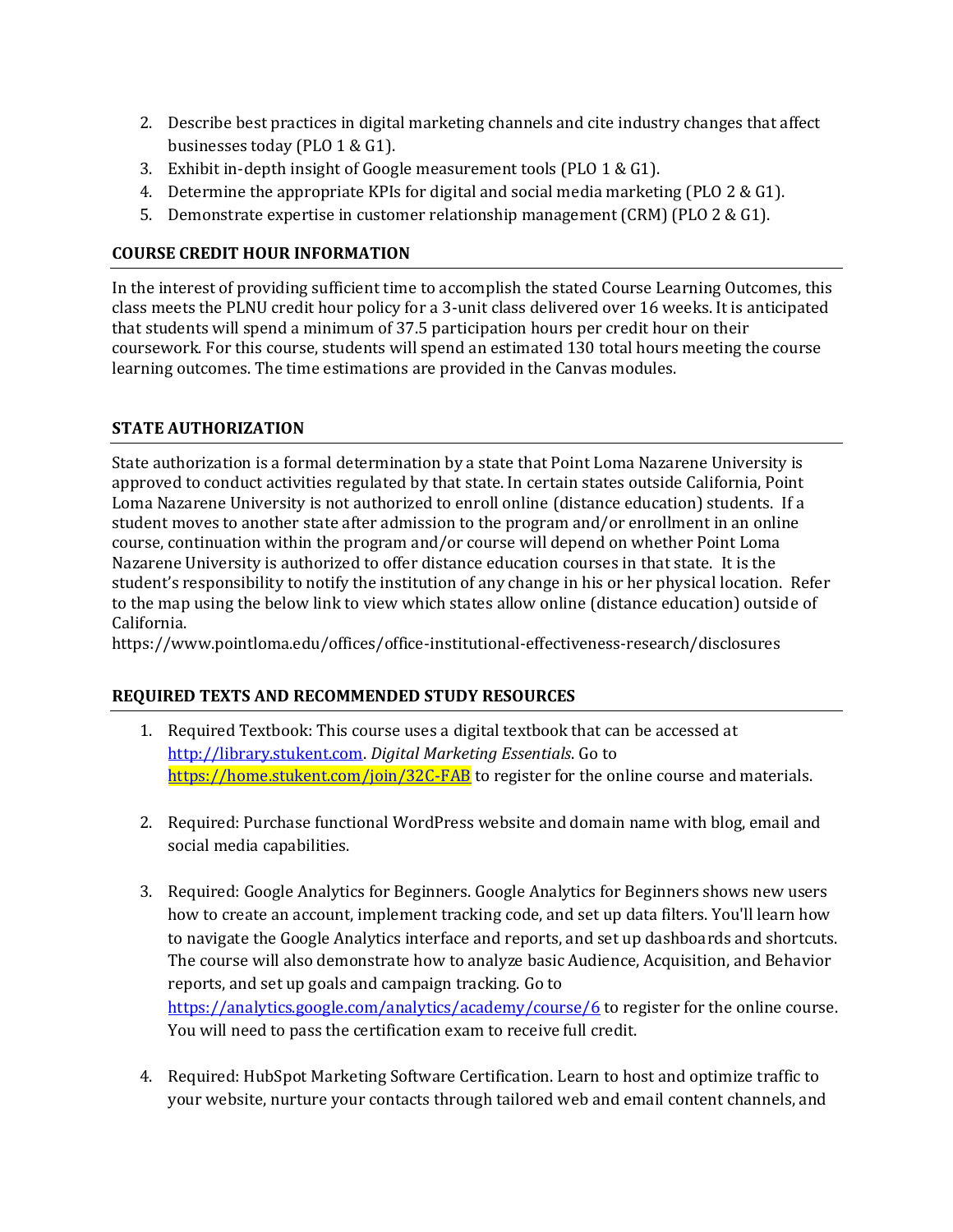manage personalized relationships at scale using segmentation and automation tools. In this certification course, you'll learn how HubSpot's Customer Relationship Management (CRM) fits within the larger context of an inbound business, how to navigate through the different tools, and how to use the tools to set short-term productivity goals. Each student will register for a HubSpot account during the first week of class. You will need to pass the certification exam to receive full credit.

#### **COURSE SCHEDULE AND ASSIGNMENTS**

#### **Weekly Quizzes (13; 10 pts. each):**

The textbook is well written and contains a lot of basic information about digital and social media marketing. Throughout the semester there will be weekly online quizzes that students will complete in Canvas. The purpose of these quizzes is to ensure that students have read and understood the textbook chapters. **Students will complete 13 quizzes. There are NO makeup quizzes.** *All weekly quizzes are due the week it falls on by Monday at 11:59 p.m. (see class schedule and Canvas for due dates).*

## **In-Class Experiences-Participation-Attendance (140 pts. total):**

Students will engage in in-class experiences throughout the semester and must follow the Professor's instructions to receive full credit. Attendance is this class is important and valuable to the overall learning experience of each student. Students will not receive credit for the in-class experience if they are absent that day and will not be able to make up the points so plan accordingly. Students will only receive participation points if they engage during class discussions and with the Professor's lecture questions.

## **Current Topic Presentation (100 points total):**

All students must present on a current topic during the semester and lead a class discussion on the topic. The topic area is open to anything relevant for the chapter assigned that week, must be timely (2021 or sooner) and connected to a real-world example of Digital Marketing.

Your team will create a **10 minute presentation followed by 10 minutes of class discussion and engagement**. Each team will identify a current topic to present and "teach" to the class. Following the presentation, the team must engage the class in a 10 minute class discussion. Be creative and have fun with how you engage the class!

50 points will be earned for the presentation 50 points will be earned through the class discussion/engagement. Teaching the class something new related to the topic, relevancy of the real-word example, creativity, visual appeal and slides free of grammar/spelling errors will earn you the most points. Each team will create visually appealing and informational slides to present during the assigned class session. You must dress professionally, a blazer and collared shirt is preferred. Late presentations will receive a zero, no exceptions.

## **Website Assignment (100 pts. total):**

Students will individually create, design and publish a LIVE conversion-centered WordPress website. WordPress is the world's most popular website builder, 43% of the web is built on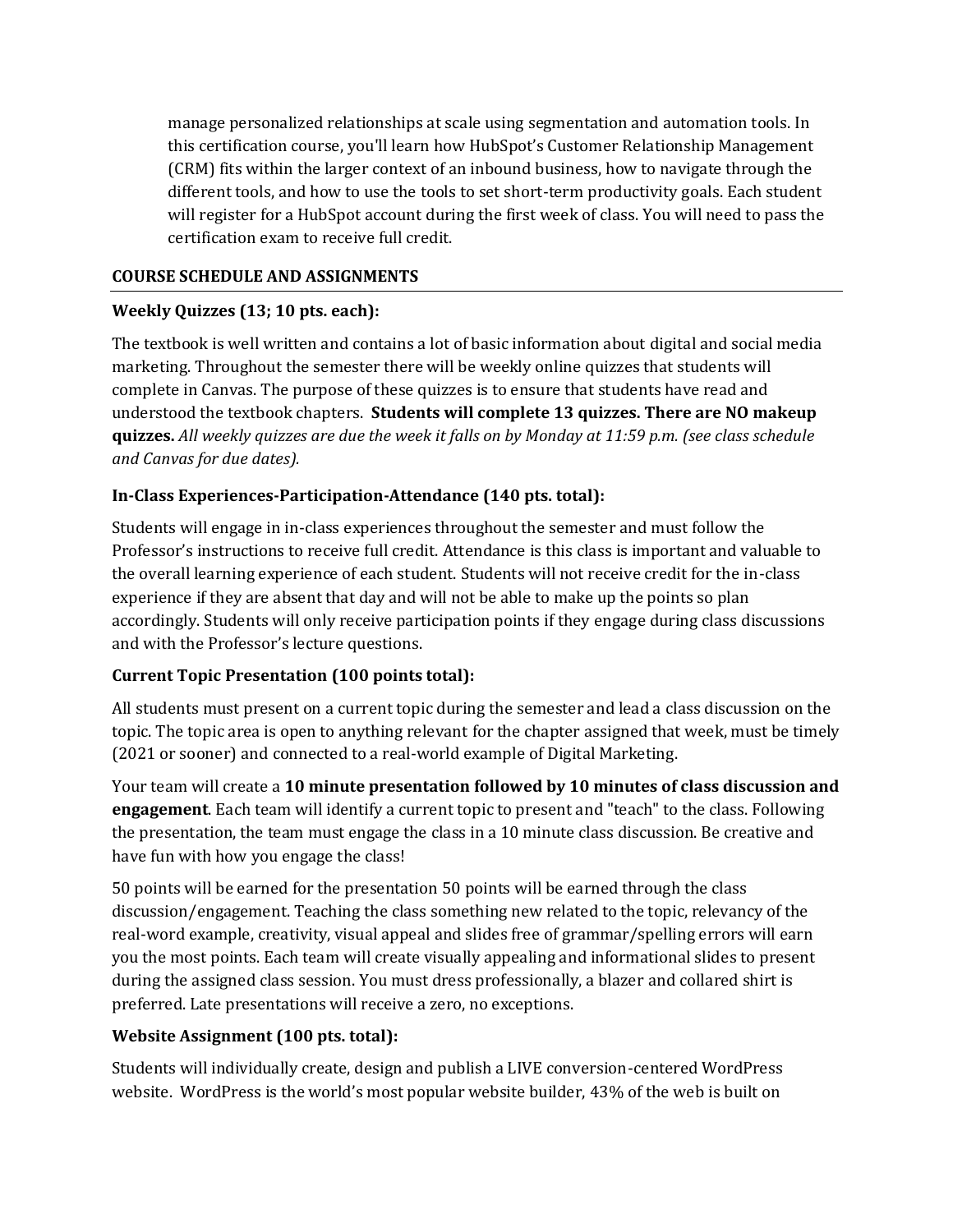WordPress. More bloggers, small businesses, and Fortune 500 companies use WordPress than all other options combined. Learning to create, design and publish a WordPress website is an invaluable skill for marketers today and is the basis of the semester-long project. Students will be graded based on creativity, conversion-centered design implementation and overall functionality of the website.

## **Blog (100 points):**

Students will create a blog in HubSpot and post it on their WordPress website. Read this "How To" guide to construct a professional blog using industry best practices: [https://blog.hubspot.com/marketing/how-to-start-a-blog.](https://blog.hubspot.com/marketing/how-to-start-a-blog)

## **Email (100 points):**

Students will create an email in HubSpot and send it out to contacts uploaded in the HubSpot account. Read this "How To" guide to construct a professional marketing email using industry best practices: [https://blog.hubspot.com/blog/tabid/6307/bid/32606/the-9-must-have-components](https://blog.hubspot.com/blog/tabid/6307/bid/32606/the-9-must-have-components-of-compelling-email-copy.aspx)[of-compelling-email-copy.aspx.](https://blog.hubspot.com/blog/tabid/6307/bid/32606/the-9-must-have-components-of-compelling-email-copy.aspx)

## **Expert Sessions (13; 10 pts. each):**

You will watch Expert Sessions throughout the semester. Students will listen to the session on stukent.com and do a 200-word write-up. In this write-up, you will teach someone one key takeaway you learned from the session. This is not a simple summary or regurgitation of information. Rather, you must organize the information and explain it in a way that helps someone else learn the material. You can use bullet points, diagrams, prose, or any other format that helps teach the takeaway effectively.

## **Google Analytics for Beginners & HubSpot Marketing Software Certifications (200 pts. total):**

Each student will be required to take two industry exams and receive marketing certifications if the exam is passed according to the requirements. You will need to pass the certification exam to receive full credit.

| <b>ASSIGNMENTS</b>                   | <b>POINTS</b> | <b>GRADE SCALE</b>                 |
|--------------------------------------|---------------|------------------------------------|
| <b>Weekly Quizzes</b>                | 130           | A=93-100%                          |
| $(13; 10 \text{ pts.}$ each)         |               | $A = 92 - 90\%$                    |
| Expert Sessions (13; 10 pts. each)   | 130           | $B = 87 - 89\%$                    |
| In-Class                             | 140           | $B = 83 - 86\%$<br>$B = 80 - 82\%$ |
| Experiences/Participation/Attendance |               | $C+=77-79%$                        |
| <b>Current Topic Presentation</b>    | 100           | $C = 73 - 76%$<br>$C = 70 - 72\%$  |
| Website Assignment                   | 100           | $D+=67-69%$<br>$D=63-66%$          |
| <b>Blog</b>                          | 100           | $D = 60 - 62%$                     |
| Email                                | 100           | $F = 0.59\%$                       |

## **ASSESSMENT AND GRADING**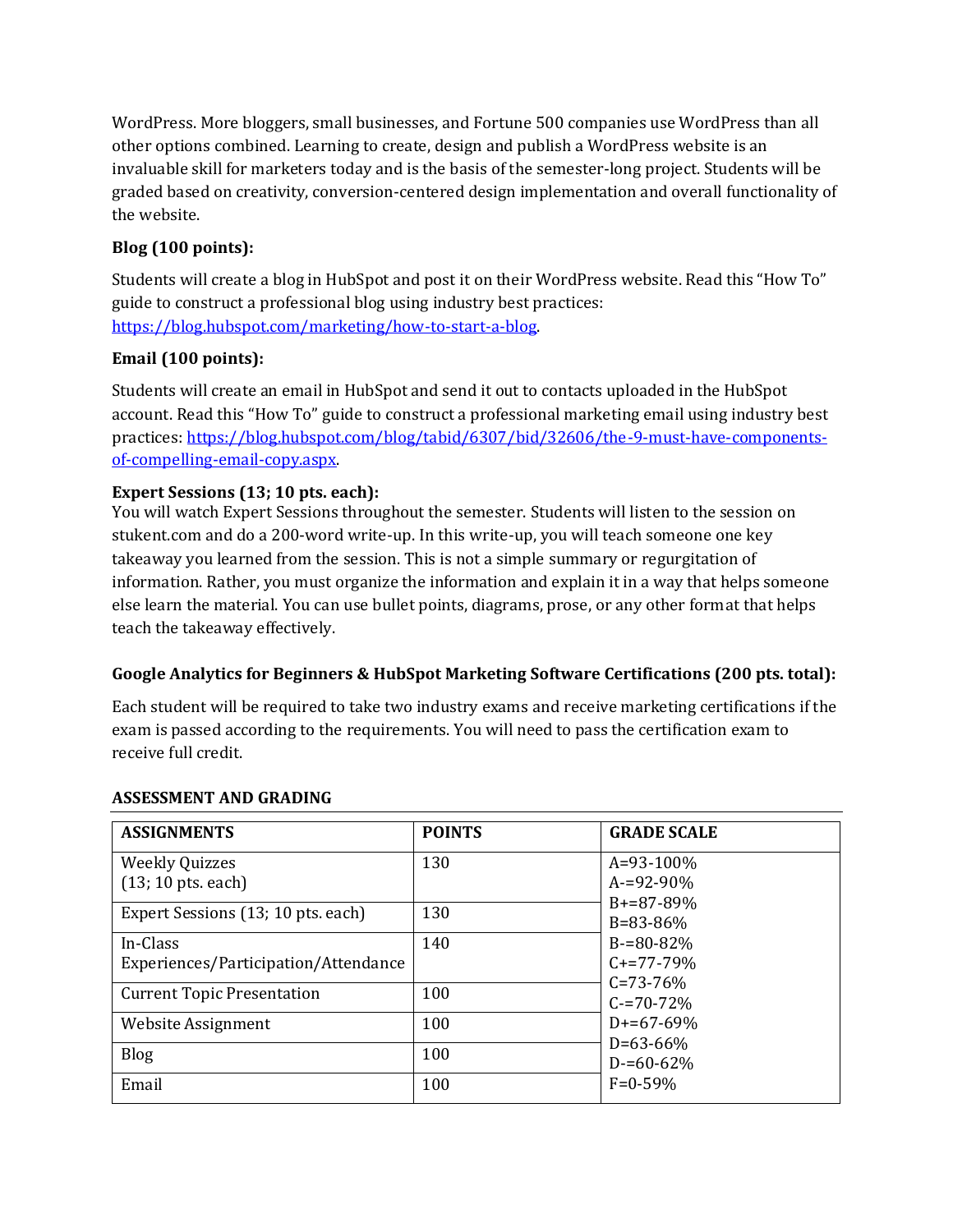| Certification Exams (2; 100 pts. each) | 200   |  |
|----------------------------------------|-------|--|
| <b>TOTAL</b>                           | 1,000 |  |

#### **DUE DATES AND LATE ASSIGNMENTS**

All assignments are to be submitted/turned-in when they are due—see details in Canvas. Late work will not be accepted for credit except the following University-sanctioned circumstances: illness (with doctor's note), death, university-sponsored field trip or activity, military obligation, religious holiday. There are no makeup quizzes or exams.

## **PLNU COPYRIGHT POLICY**

Point Loma Nazarene University, as a non-profit educational institution, is entitled by law to use materials protected by the US Copyright Act for classroom education. Any use of those materials outside the class may violate the law.

#### **PLNU ACADEMIC HONESTY POLICY**

Students should demonstrate academic honesty by doing original work and by giving appropriate credit to the ideas of others. Academic dishonesty is the act of presenting information, ideas, and/or concepts as one's own when in reality they are the results of another person's creativity and effort. A faculty member who believes a situation involving academic dishonesty has been detected may assign a failing grade for that assignment or examination, or, depending on the seriousness of the offense, for the course. Faculty should follow and students may appeal using the procedure in the university Catalog. See **[Academic Policies](https://catalog.pointloma.edu/content.php?catoid=28&navoid=1761#Academic_Honesty)** for definitions of kinds of academic dishonesty and for further policy information.

## **PLNU ACADEMIC ACCOMMODATIONS POLICY**

PLNU is committed to providing equal opportunity for participation in all its programs, services, and activities. Students with disabilities may request course-related accommodations by contacting the Educational Access Center (EAC), located in the Bond Academic Center [\(EAC@pointloma.edu](mailto:EAC@pointloma.edu) or 619-849-2486). Once a student's eligibility for an accommodation has been determined, the EAC will issue an academic accommodation plan ("AP") to all faculty who teach courses in which the student is enrolled each semester.

PLNU highly recommends that students speak with their professors during the first two weeks of each semester/term about the implementation of their AP in that particular course and/or if they do not wish to utilize some or all of the elements of their AP in that course.

Students who need accommodations for a disability should contact the EAC as early as possible (i.e., ideally before the beginning of the semester) to assure appropriate accommodations can be provided. It is the student's responsibility to make the first contact with the EAC.

#### **PLNU ATTENDANCE AND PARTICIPATION POLICY**

Regular and punctual attendance at all class sessions is considered essential to optimum academic achievement. If the student is absent for more than 10 percent of class sessions, the faculty member will issue a written warning of de-enrollment. If the absences exceed 20 percent, the student may be de-enrolled without notice until the university drop date or, after that date, receive the appropriate grade for their work and participation.

## **FINAL EXAMINATION POLICY**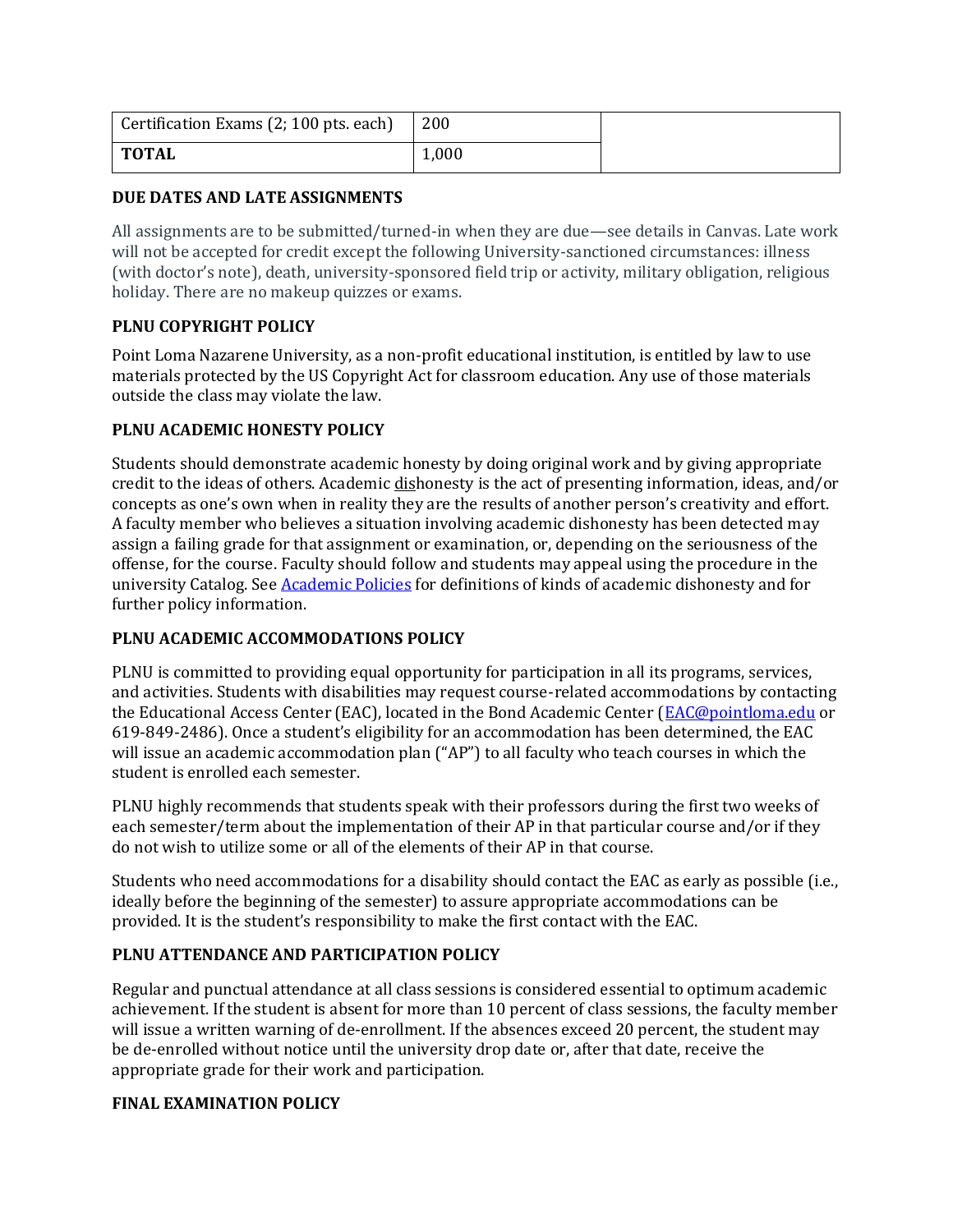Successful completion of this class requires taking the final examination on its scheduled day. No requests for early examinations or alternative days will be approved.

#### **SPIRITUAL CARE**

Please be aware PLNU strives to be a place where you grow as whole persons. To this end, we provide resources for our students to encounter God and grow in their Christian faith.

If students have questions, a desire to meet with the chaplain or have prayer requests you can contact th[e Office of Spiritual Development](https://www.pointloma.edu/offices/spiritual-development)

#### **INSTRUCTOR FEEDBACK**

Assignments will be graded as soon after the due date as possible and grades for the week will be posted to the Canvas gradebook. If an immediate response is needed email or phone the instructor. If you're reading this then congratulations, you unlocked the ability to skip an expert session writeup of your choosing! In order to skip the assignment and receive full credit, copy the entire Instructor Feedback section of text from the syllabus and paste it into the assignment in Canvas that you choose to skip. Good job reading the syllabus and paying attention to detail, it will serve you well in your academic and professional career!

#### **USE OF TECHNOLOGY**

In order to be successful in your course, you'll need to meet the minimum technology and system requirements; please refer to the *[Technology and System Requirements](https://help.pointloma.edu/TDClient/1808/Portal/KB/ArticleDet?ID=108349)* information. Additionally, students are required to have headphone speakers, microphone, or webcams compatible with their computer available to use for any online or hybrid classes. Please note that any course with online proctored exams require a computer with a camera (tablets are not compatible) to complete exams online.

Problems with technology do not relieve you of the responsibility of participating, turning in your assignments, or completing your class work.

## **ASSIGNMENTS AT-A-GLANCE**

#### **WEEKLY SCHEDULE** *(Subject to Change)*

| <b>SESSION/DAY/DATE</b>      | <b>IN CLASS ACTIVITIES</b>                                                            | <b>LEARNING</b><br><b>OBJECTIVES</b> | <b>ASSIGNMENTS</b><br><b>DUE DATE</b>                                                                         |
|------------------------------|---------------------------------------------------------------------------------------|--------------------------------------|---------------------------------------------------------------------------------------------------------------|
|                              | WEEK 1                                                                                |                                      |                                                                                                               |
| DAY <sub>1</sub><br>Jan $13$ | • Introductions and<br>discussion of course<br>content, assignments,<br>grading, etc. |                                      | <b>Activate Stukent</b><br>Account<br><b>Activate Google</b><br>Account<br><b>Activate HubSpot</b><br>Account |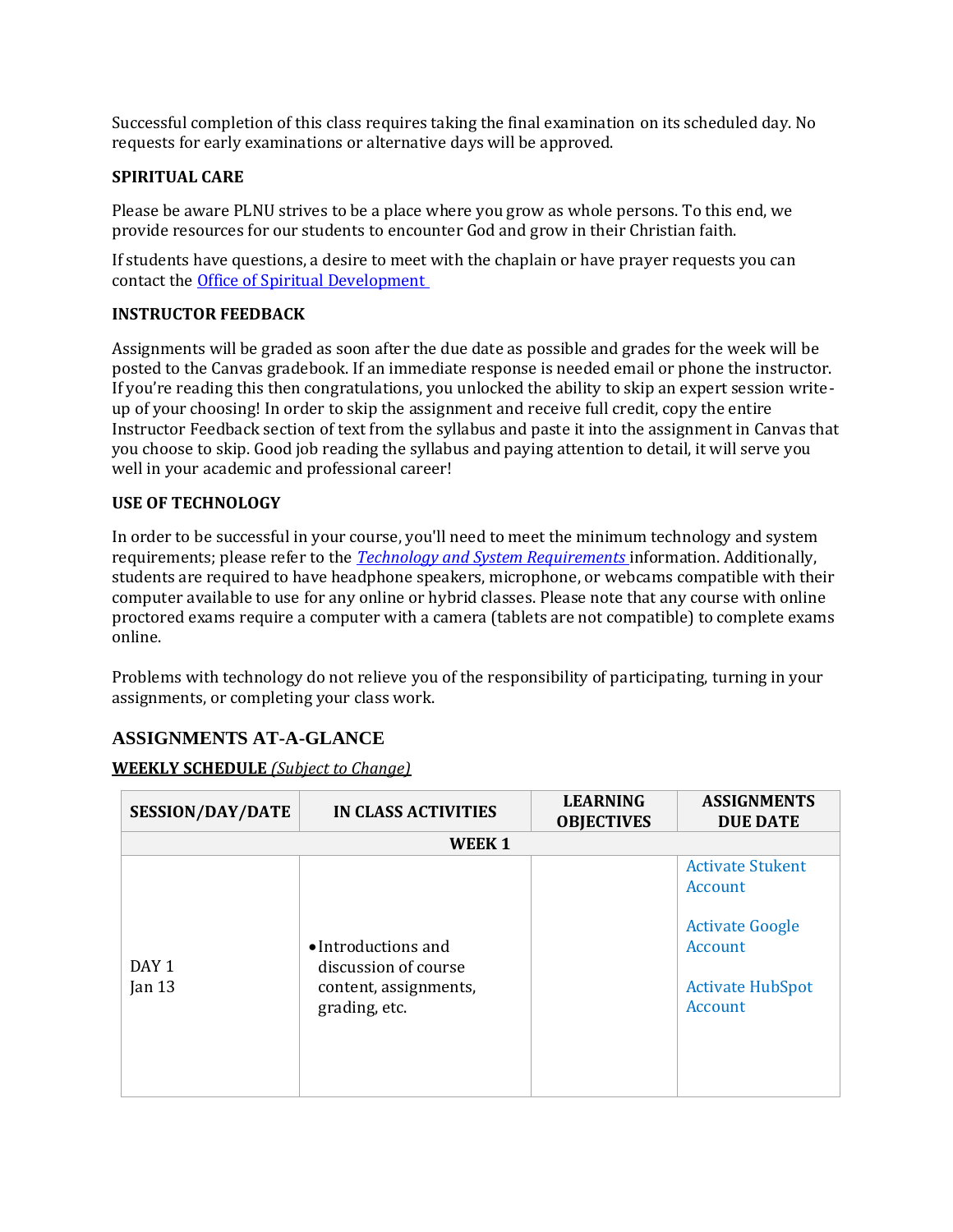| WEEK <sub>2</sub>          |                                                                                                                                                             |                                                                                                                                                                                                                                                                                                                                                                                            |
|----------------------------|-------------------------------------------------------------------------------------------------------------------------------------------------------------|--------------------------------------------------------------------------------------------------------------------------------------------------------------------------------------------------------------------------------------------------------------------------------------------------------------------------------------------------------------------------------------------|
| DAY 1<br>Jan 18            | <b>Digital Marketing</b><br><b>Essentials (DME) Textbook</b><br><b>Chapters 1: Digital</b><br>Marketing Foundations and<br>Web Design (Desktop &<br>Mobile) | Quiz 1: DME Ch. 1<br>due Monday, Jan 17<br>at 11:59 p.m.<br><b>Google Analytics</b><br>for Beginners                                                                                                                                                                                                                                                                                       |
| DAY <sub>2</sub><br>Jan 20 | Website Assignment Review<br>& Application Day                                                                                                              | Certification:<br>Unit 1: Introducing<br><b>Google Analytics</b><br>Lesson 1: Why<br>digital analytics?<br>Lesson 2: How<br><b>Google Analytics</b><br>works<br>Lesson 3: Google<br>Analytics setup<br>Lesson 4: How to<br>set up views with<br>filters                                                                                                                                    |
|                            | WEEK <sub>3</sub>                                                                                                                                           |                                                                                                                                                                                                                                                                                                                                                                                            |
| DAY <sub>1</sub><br>Jan 25 | <b>Chapter 2.</b> Web Design<br>(Desktop & Mobile)                                                                                                          | Quiz 2: DME Ch. 2<br>due Monday, Jan 24<br>at 11:59 p.m.                                                                                                                                                                                                                                                                                                                                   |
| DAY <sub>2</sub><br>Jan 27 | <b>Current Topic Presentation</b><br>#1 & Application Day                                                                                                   | <b>Stukent Expert</b><br><b>Session Write-up</b><br>#1: due Monday,<br>Jan 24 at 11:59 p.m.<br><b>Google Analytics</b><br>for Beginners<br>Certification:<br>Unit 2: The Google<br>Analytics Interface<br>Lesson 1:<br>Navigating Google<br>Analytics<br>Lesson 2:<br>Understanding<br>overview reports<br>Lesson 3:<br>Understanding full<br>reports<br>Lesson 4: How to<br>share reports |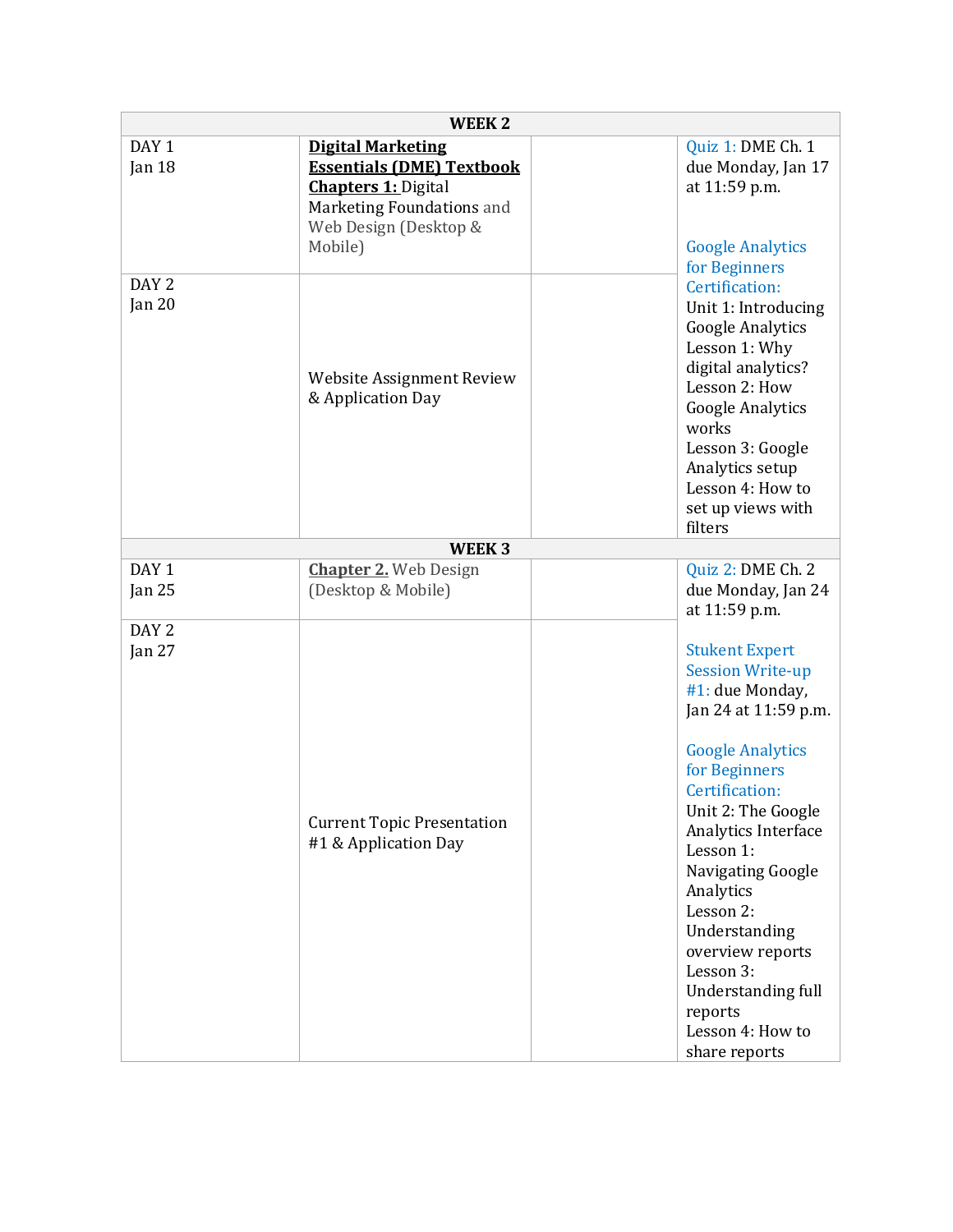|                                      |                                                           | Lesson 5: How to                                                                                                                                                                                                                                                                            |
|--------------------------------------|-----------------------------------------------------------|---------------------------------------------------------------------------------------------------------------------------------------------------------------------------------------------------------------------------------------------------------------------------------------------|
|                                      |                                                           | set up dashboards                                                                                                                                                                                                                                                                           |
|                                      |                                                           | and shortcuts                                                                                                                                                                                                                                                                               |
|                                      | WEEK4                                                     |                                                                                                                                                                                                                                                                                             |
| DAY <sub>1</sub><br>Feb 1            | <b>Chapter 3. Analytics</b>                               | Quiz 3: DME Ch. 3<br>due Monday, Jan 31<br>at 11:59 p.m.                                                                                                                                                                                                                                    |
| DAY <sub>2</sub><br>Feb <sub>3</sub> | <b>Current Topic Presentation</b><br>#2 & Application Day | <b>Stukent Expert</b><br><b>Session Write-up</b><br>#2: due Monday,<br>Jan 31 at 11:59 p.m.<br><b>Google Analytics</b><br>for Beginners<br>Certification:<br>Unit 3: Basic<br>Reports<br>Lesson 1: Audience<br>reports<br>Lesson 2:<br>Acquisition reports<br>Lesson 3: Behavior<br>reports |
|                                      | WEEK <sub>5</sub>                                         |                                                                                                                                                                                                                                                                                             |
| DAY <sub>1</sub><br>Feb 8            | <b>Chapter 4 &amp; 5.</b> On-site and<br>Off-site SEO     | Quiz 4 & 5: DME<br>Ch. 4 & 5<br>due Monday, Feb 7<br>at 11:59 p.m.<br><b>Stukent Expert</b><br><b>Session Write-up</b><br>#3: due Monday,<br>Feb 7 at 11:59 p.m.                                                                                                                            |
| DAY <sub>2</sub><br>Feb 10           | <b>Current Topic Presentation</b><br>#3 & Application Day | <b>Google Analytics</b><br>for Beginners<br>Certification:<br>Unit 4: Basic<br>Campaign and<br>Conversion<br>Tracking<br>Lesson 1: How to<br>measure Custom<br>Campaigns<br>Lesson 2: Tracking<br>campaigns with the<br><b>URL Builder</b>                                                  |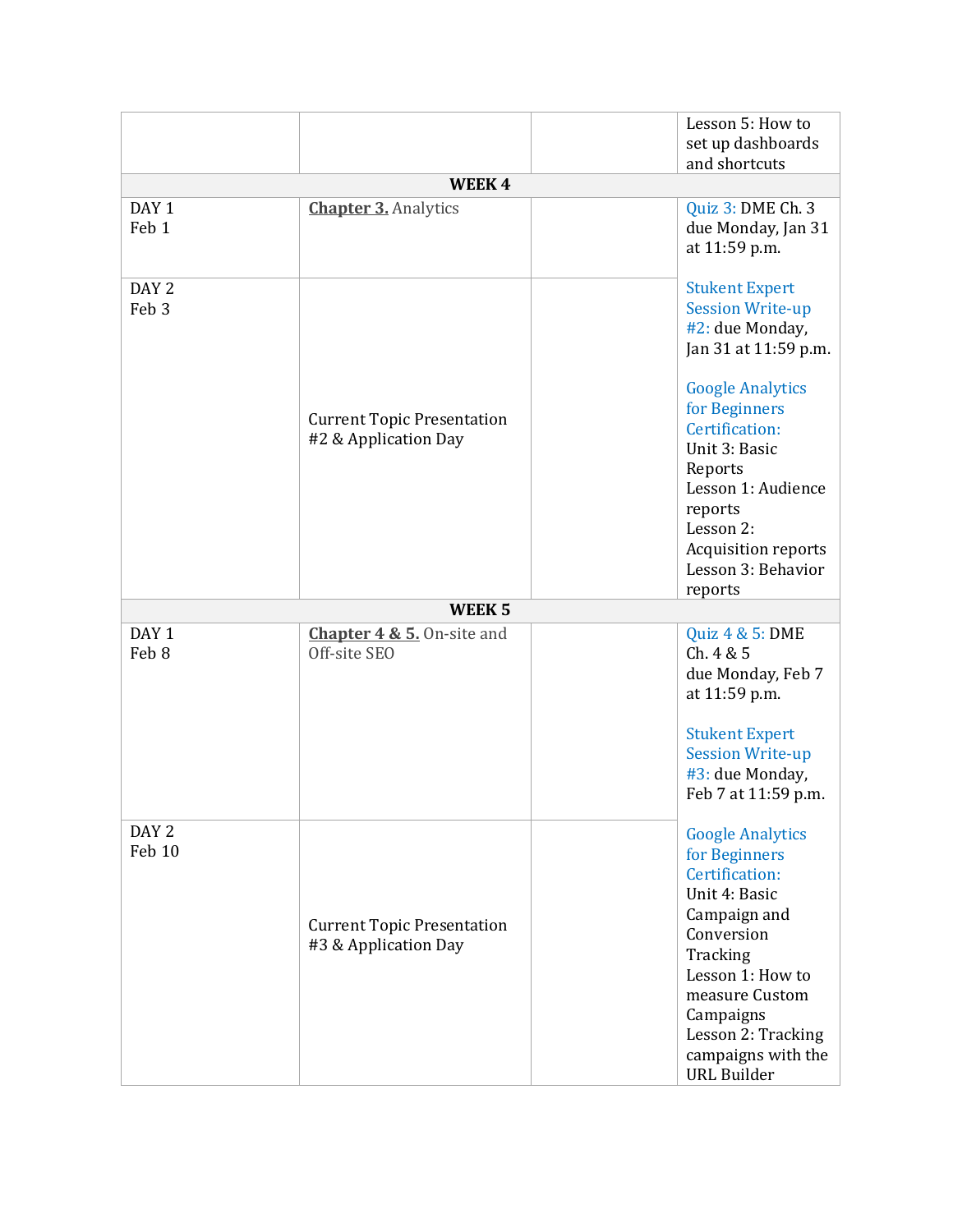|                   |                                                                | Lesson 3: Use Goals                        |
|-------------------|----------------------------------------------------------------|--------------------------------------------|
|                   |                                                                | to measure                                 |
|                   |                                                                | business objectives                        |
|                   |                                                                | Lesson 4: How to                           |
|                   |                                                                | measure Google                             |
|                   |                                                                | Ads campaigns                              |
|                   |                                                                | Lesson 5: Course                           |
|                   |                                                                | review and next                            |
|                   |                                                                | steps                                      |
|                   | WEEK 6                                                         |                                            |
| DAY <sub>1</sub>  | <b>Chapter 6 &amp; 7. Paid Search</b>                          | Quiz 6 & 7: DME                            |
| Feb <sub>15</sub> | Marketing and Display                                          | Ch. 6 & 7                                  |
|                   | Advertising                                                    | due Monday, Feb                            |
|                   |                                                                | 14 at 11:59 p.m.                           |
|                   |                                                                |                                            |
| DAY <sub>2</sub>  |                                                                | <b>Stukent Expert</b>                      |
|                   |                                                                | <b>Session Write-up</b>                    |
| Feb 17            | <b>Current Topic Presentation</b>                              | #4: due Monday,<br>Feb 14 at 11:59         |
|                   | #4 & Application Day                                           |                                            |
|                   |                                                                | p.m.                                       |
|                   | WEEK <sub>7</sub>                                              |                                            |
| DAY <sub>1</sub>  |                                                                |                                            |
| Feb 22            | Midterm Exam Review                                            |                                            |
| DAY <sub>2</sub>  |                                                                |                                            |
| Feb 24            | <b>Mid-term Exam: Google</b><br><b>Analytics for Beginners</b> |                                            |
|                   | <b>Certification</b>                                           |                                            |
|                   |                                                                |                                            |
|                   | WEEK <sub>8</sub>                                              |                                            |
| DAY <sub>1</sub>  |                                                                | Quiz 8: DME Ch. 8                          |
| Mar 1             | <b>Chapter 8.</b> Email Marketing                              | due Monday, Feb                            |
|                   |                                                                | 28 at 11:59 p.m.                           |
|                   |                                                                |                                            |
|                   |                                                                | <b>Stukent Expert</b>                      |
|                   |                                                                | <b>Session Write-up</b><br>#5: due Monday, |
| DAY <sub>2</sub>  | <b>Current Topic Presentation</b>                              | Feb 28 at 11:59                            |
| Mar <sub>3</sub>  | #5, #6 & Application Day                                       |                                            |
|                   |                                                                | p.m.                                       |
|                   |                                                                |                                            |
|                   | <b>Spring Break Week</b>                                       |                                            |
| DAY <sub>1</sub>  |                                                                |                                            |
| Mar <sub>8</sub>  | <b>Spring Break - No Class</b>                                 |                                            |
|                   |                                                                |                                            |
| DAY <sub>2</sub>  |                                                                |                                            |
| Mar 10            | <b>Spring Break - No Class</b>                                 |                                            |
|                   |                                                                |                                            |
|                   |                                                                |                                            |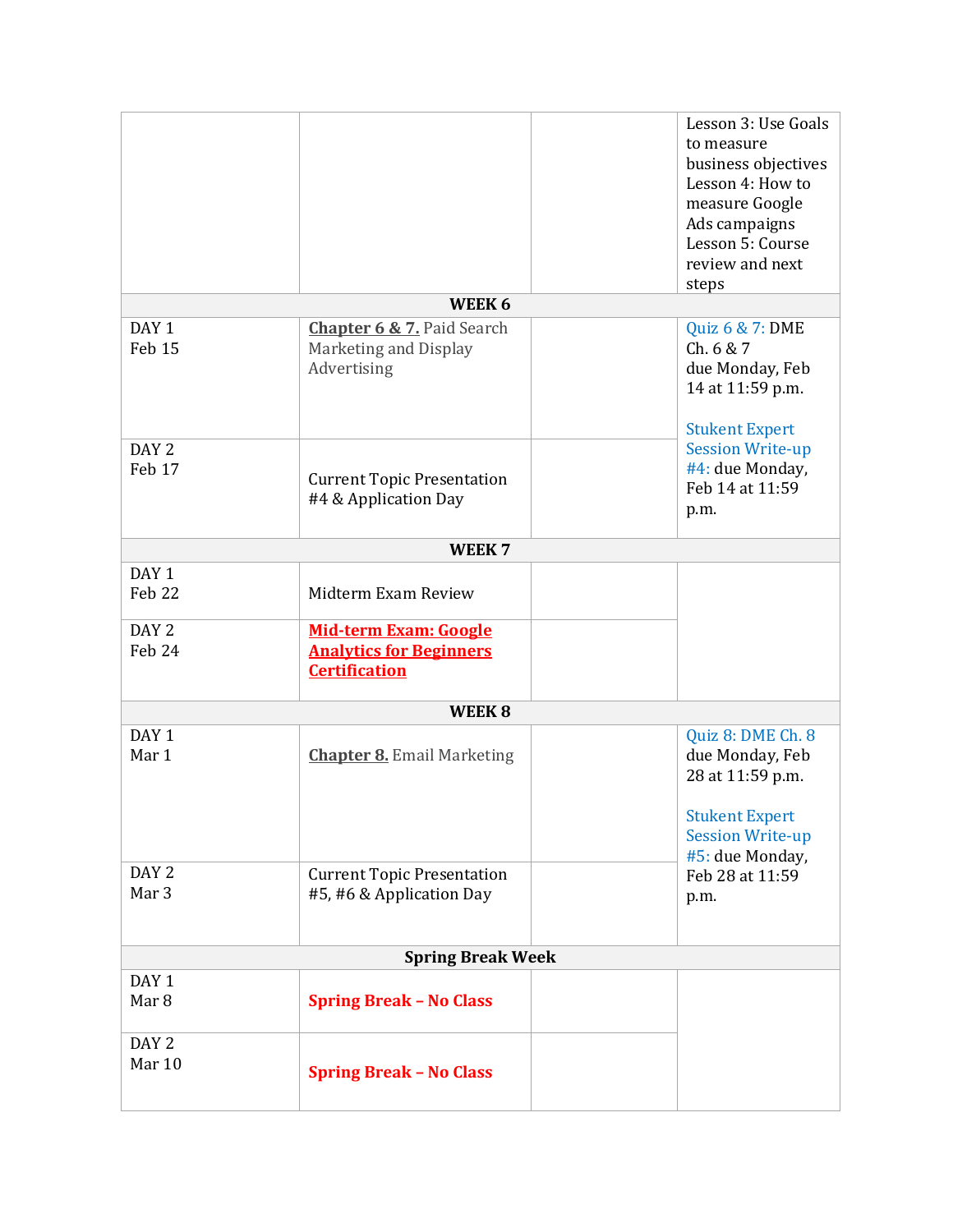| WEEK <sub>9</sub>                                        |                                                                                                                                              |                                                                                                                                                                                                                                                                                                                                                    |  |
|----------------------------------------------------------|----------------------------------------------------------------------------------------------------------------------------------------------|----------------------------------------------------------------------------------------------------------------------------------------------------------------------------------------------------------------------------------------------------------------------------------------------------------------------------------------------------|--|
| DAY <sub>1</sub><br>Mar 15<br>DAY <sub>2</sub><br>Mar 17 | <b>Blog and Email Assignment</b><br>Review<br><b>Current Topic Presentation</b><br>#7 & Application Day<br><b>Current Topic Presentation</b> | <b>HubSpot Marketing</b><br>Software<br>Certification:<br>Lesson 1:<br>Understanding<br>Marketing Hub<br>Lesson 2: Exploring<br>the Contacts<br>Database in                                                                                                                                                                                        |  |
|                                                          | #8, #9 & Application Day<br><b>WEEK 10</b>                                                                                                   | HubSpot                                                                                                                                                                                                                                                                                                                                            |  |
|                                                          |                                                                                                                                              |                                                                                                                                                                                                                                                                                                                                                    |  |
| DAY <sub>1</sub><br>Mar 22                               | <b>Chapter 9.</b> Social Media 1                                                                                                             | Quiz 9: DME Ch. 9<br>due Monday, Mar                                                                                                                                                                                                                                                                                                               |  |
| DAY <sub>2</sub><br>Mar 24                               | <b>Current Topic Presentation</b><br>#10 & Application Day                                                                                   | 21 at 11:59 p.m.<br><b>Stukent Expert</b><br><b>Session Write-up</b><br>#9: due Monday,<br>Mar 21 at 11:59<br>p.m.<br><b>HubSpot Marketing</b><br>Software<br>Certification:<br>Lesson 3: Using<br><b>Buyer Personas in</b><br>HubSpot<br>Lesson 4: Creating<br>a Content Strategy<br>in HubSpot<br>Lesson 5: Creating<br>a Campaign in<br>HubSpot |  |
|                                                          | <b>WEEK 11</b>                                                                                                                               |                                                                                                                                                                                                                                                                                                                                                    |  |
| DAY <sub>1</sub><br>Mar 29<br>DAY <sub>2</sub>           | <b>Chapter 10.</b> Social Media 2                                                                                                            | Quiz 10: DME Ch.<br>10 due Monday,<br>Mar 28 at 11:59                                                                                                                                                                                                                                                                                              |  |
| Mar 31                                                   | <b>Current Topic Presentation</b><br>#11 & Application Day                                                                                   | p.m.<br><b>Stukent Expert</b><br><b>Session Write-up</b><br>#10: due Monday,<br>Mar 28 at 11:59<br>p.m.<br><b>HubSpot Marketing</b><br>Software<br>Certification:                                                                                                                                                                                  |  |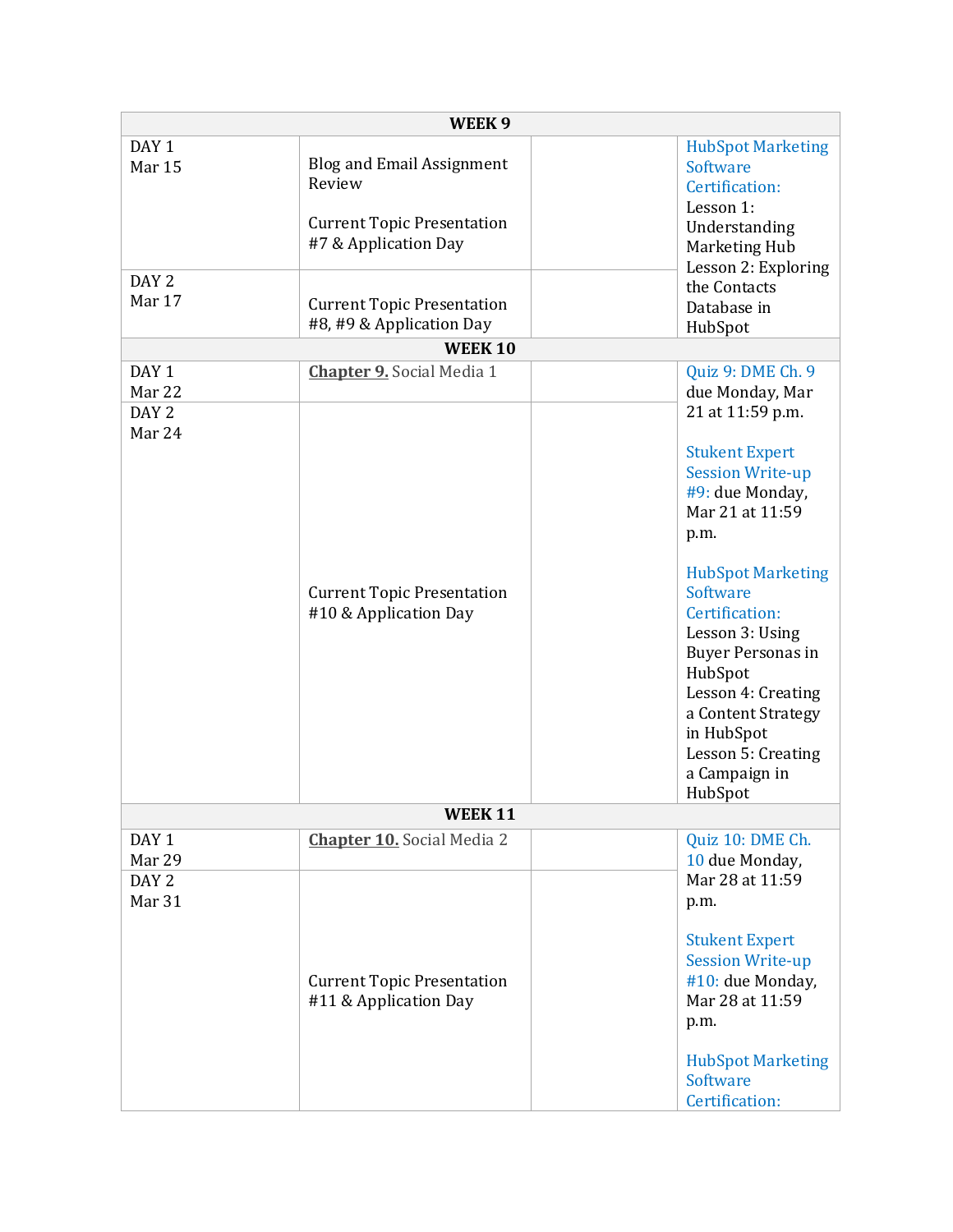|                           |                                                            | Lesson 6:<br>Understanding<br>Blogging in<br>HubSpot |
|---------------------------|------------------------------------------------------------|------------------------------------------------------|
|                           |                                                            | Lesson 7: Creating<br>Landing Pages in               |
|                           |                                                            | HubSpot<br>Lesson 8: Creating<br>Calls-to-Action in  |
|                           |                                                            | HubSpot                                              |
|                           | <b>WEEK 12</b>                                             |                                                      |
| DAY <sub>1</sub>          | <b>Chapter 11. Online</b><br><b>Reputation Management</b>  | Quiz 11: DME Ch.<br>11 due Monday,                   |
| Apr 5<br>DAY <sub>2</sub> |                                                            | Apr. 4 at 11:59 p.m.                                 |
| Apr 7                     |                                                            |                                                      |
|                           |                                                            | <b>Stukent Expert</b>                                |
|                           |                                                            | <b>Session Write-up</b>                              |
|                           |                                                            | #11: due Monday,                                     |
|                           | <b>Current Topic Presentation</b><br>#12 & Application Day | Apr 4 at 11:59 p.m.                                  |
|                           |                                                            | <b>HubSpot Marketing</b>                             |
|                           |                                                            | Software                                             |
|                           |                                                            | Certification:                                       |
|                           |                                                            | Lesson 9: Creating                                   |
|                           |                                                            | Forms in HubSpot<br>Lesson 10:                       |
|                           |                                                            | Understanding                                        |
|                           |                                                            | Segmentation in                                      |
|                           |                                                            | HubSpot                                              |
|                           | <b>WEEK13</b>                                              |                                                      |
| DAY <sub>1</sub>          | <b>Chapter 12. Mobile</b>                                  | Quiz 12: DME Ch.                                     |
| Apr 12                    | Marketing                                                  | 12 due Monday,                                       |
|                           | <b>Current Topic Presentation</b>                          | Apr. 11 at 11:59<br>p.m.                             |
|                           | #13 & Application Day                                      |                                                      |
| DAY <sub>2</sub>          |                                                            | <b>Stukent Expert</b>                                |
| Apr 14                    | <b>Easter Recess - No Class</b>                            | <b>Session Write-up</b>                              |
|                           |                                                            | #12: due Monday,                                     |
|                           |                                                            | Apr 11 at 11:59                                      |
|                           |                                                            | p.m.                                                 |
|                           |                                                            | <b>HubSpot Marketing</b>                             |
|                           |                                                            | <b>Software</b>                                      |
|                           |                                                            | Certification:                                       |
|                           |                                                            | Lesson 11:                                           |
|                           |                                                            | Understanding<br>Social Media in                     |
|                           |                                                            | HubSpot                                              |